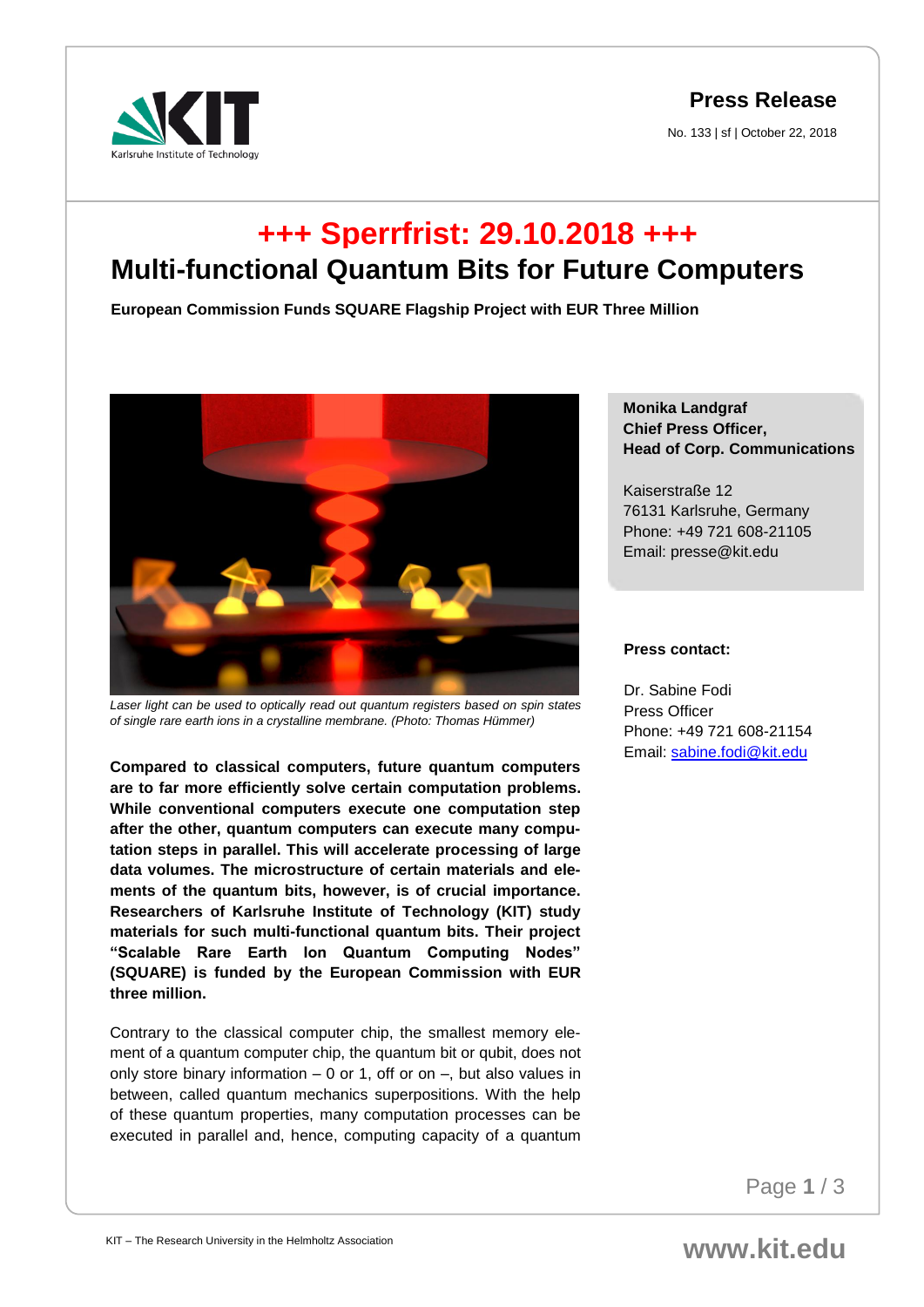**Press Release** No. 133 | sf | October 22, 2018



computer is enhanced significantly. "A promising approach to the next generation of quantum computers is based on materials, single systems of which are not larger than an atom and the quantum properties of which can be accessed and controlled optically," says Professor David Hunger of KIT's Physikalisches Institut, who coordinates the SQUARE project.

For this, rare earth ions, electrically charged atoms of rare-earth metals, exhibit an outstanding potential that will be studied in SQUARE. The ions can store quantum states for a very long time and can be activated separately by light in special solid-state crystals. Hence, a large number of ions is accessible as qubits. "Thanks to their special electronic structure, rare earth ions are shielded against interference fields," Hunger says. "Moreover, they can strongly interact with each other, which is a major basis for quantum circuits." Quantum properties can be read out directly by light and quantum states can be transmitted to photons. This enables interconnection of distant quantum nodes and their use for quantum communication.

Research relating to single rare earth ions still is in an early stage, but "the project concentrates on a highly promising platform that offers many advantages over established approaches, such as ions captured in vacuum devices and superconducting quantum circuits," David Hunger says.

SQUARE is aimed at establishing rare earth ions that can be addressed separately as basic building blocks for scalable quantum technologies. In particular, it is planned to demonstrate functional elements of a multi-qubit quantum register that can be read out optically and to realize building blocks of a quantum network. This will significantly enhance computation capacity of quantum computers in the future. In cooperation with industry partners, central technological components required for scalable implementation will be developed.

### **Flagship Project for Studying Quantum Technologies**

The European Commission funds SQUARE within the framework of the Quantum Technology Flagship. Over a duration of ten years, it is planned to invest a billion euros into research relating to quantum technologies. With this, development of novel technologies based on elemental quantum effects will be accelerated and closer cooperation with industry will be initiated to speed up development to maturity.